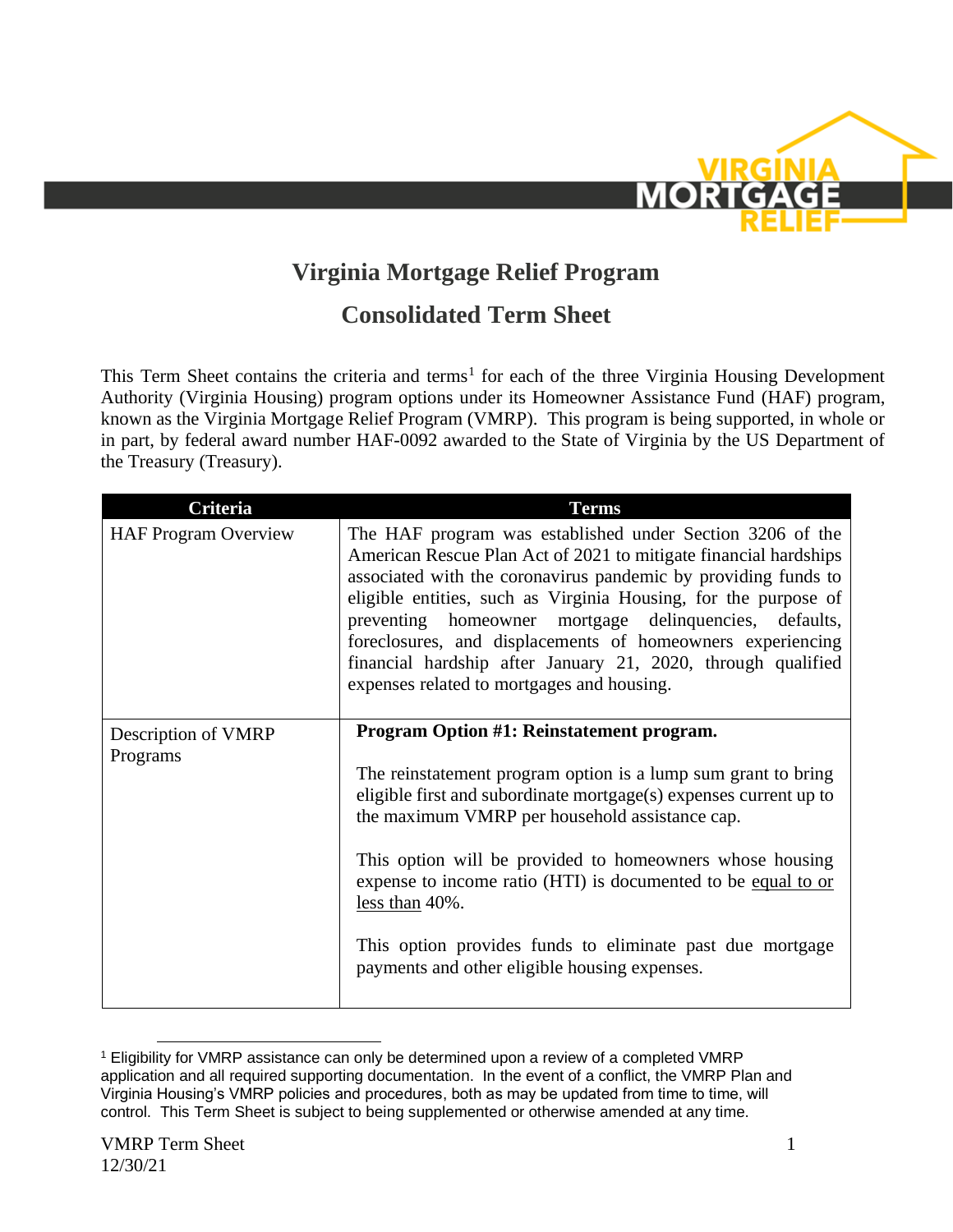| Criteria | <b>Terms</b>                                                                                                                                                                                                                                                                                                                                                                                                                                                                                                                            |
|----------|-----------------------------------------------------------------------------------------------------------------------------------------------------------------------------------------------------------------------------------------------------------------------------------------------------------------------------------------------------------------------------------------------------------------------------------------------------------------------------------------------------------------------------------------|
|          | Notes:                                                                                                                                                                                                                                                                                                                                                                                                                                                                                                                                  |
|          | (1) If the Maximum Per Household VMRP Assistance is not<br>sufficient to fully reinstate, eligible homeowners must<br>demonstrate sufficient other funds to fully reinstate or<br>document an approved loss mitigation plan with their loan<br>servicer regarding such shortfall, satisfactory to Virginia<br>Housing. If the applicant is unable to reinstate the shortfall<br>or come to a loss mitigation agreement with his or her loan<br>servicer regarding such a shortfall, the applicant is ineligible<br>for VMRP Assistance. |
|          | (2) Applicants in a forbearance plan at the time of their VMRP<br>application may be eligible. However, amounts owed due to<br>applicant previously receiving a Partial Claim, Deferment,<br>or some other form of Loss Mitigation assistance, are not<br>typically eligible expenses unless applicant's delinquency is<br>due to a qualified hardship as a result of COVID-19<br>occurring subsequent to the loss mitigation assistance.                                                                                               |
|          | Program Option #2: Reinstatement plus monthly housing<br>assistance.                                                                                                                                                                                                                                                                                                                                                                                                                                                                    |
|          | The reinstatement plus monthly housing assistance program<br>option is a lump sum grant to bring eligible first and subordinate<br>mortgage(s) current (Program Option #1) plus make future<br>monthly payments of eligible housing expenses until the<br>qualified<br>financial<br>hardship<br>has<br>been<br>the<br>removed,<br>homeowner(s) become eligible for other loss mitigation options<br>with the current servicer, or until the maximum per household<br>VMRP assistance has been exhausted, whichever happens first.       |
|          | This option will be provided to homeowners receiving mortgage<br>reinstatement assistance whose HTI is greater than 40%.                                                                                                                                                                                                                                                                                                                                                                                                                |
|          | Requires re-certification of income and hardship every 90 days<br>that the payment is ongoing.                                                                                                                                                                                                                                                                                                                                                                                                                                          |
|          | Program Option #3: Assistance with Eligible Housing<br><b>Expenses.</b>                                                                                                                                                                                                                                                                                                                                                                                                                                                                 |
|          | The assistance with eligible housing expenses program option is<br>for homeowners with no mortgage or homeowners with<br>delinquent eligible expenses that are not escrowed with their<br>mortgage servicer. Such homeowners may still be eligible for                                                                                                                                                                                                                                                                                  |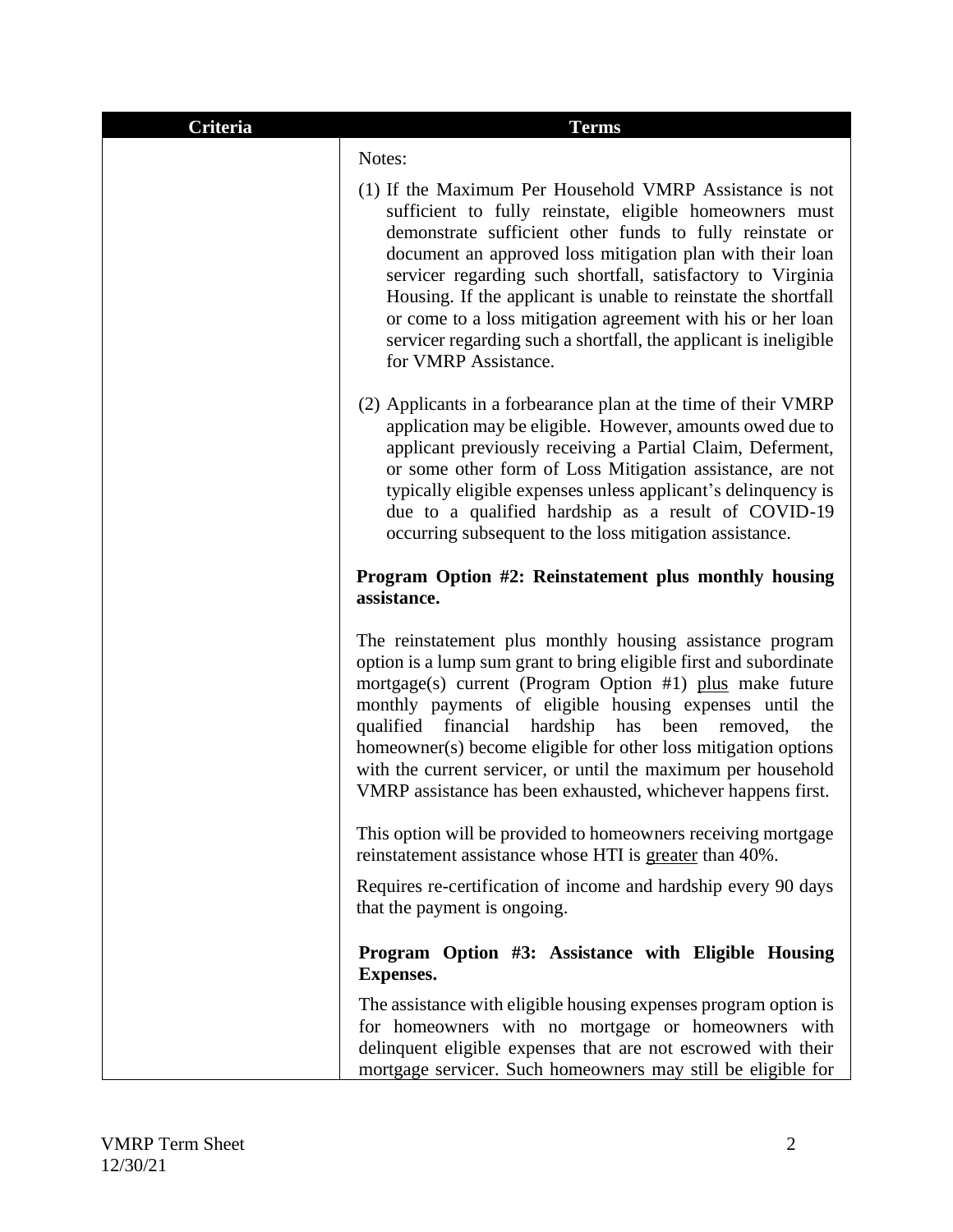| <b>Criteria</b>                                 | <b>Terms</b>                                                                                                                                                                                                                                                                                                                                                                                                               |  |
|-------------------------------------------------|----------------------------------------------------------------------------------------------------------------------------------------------------------------------------------------------------------------------------------------------------------------------------------------------------------------------------------------------------------------------------------------------------------------------------|--|
|                                                 | payment of other delinquent eligible housing expenses under                                                                                                                                                                                                                                                                                                                                                                |  |
|                                                 | this VMRP program option.                                                                                                                                                                                                                                                                                                                                                                                                  |  |
|                                                 |                                                                                                                                                                                                                                                                                                                                                                                                                            |  |
| Overview of Eligibility                         | The basic VMRP eligibility requirements (as further discussed in<br>this Term Sheet) are as follows:                                                                                                                                                                                                                                                                                                                       |  |
| Criteria                                        |                                                                                                                                                                                                                                                                                                                                                                                                                            |  |
|                                                 | (i)<br>Homeowners must be an eligible applicant entity type;                                                                                                                                                                                                                                                                                                                                                               |  |
|                                                 | Homeowners must have experienced a qualified<br>(ii)<br>financial hardship;                                                                                                                                                                                                                                                                                                                                                |  |
|                                                 | Home must be an eligible property type and be located<br>(iii)<br>in Virginia;                                                                                                                                                                                                                                                                                                                                             |  |
|                                                 | Home must be owned and occupied as homeowners'<br>(iv)<br>primary residence;                                                                                                                                                                                                                                                                                                                                               |  |
|                                                 | Applicant's household income must be below certain<br>(v)<br>maximum income restrictions;                                                                                                                                                                                                                                                                                                                                  |  |
|                                                 | Assistance sought must be for a delinquent eligible<br>(vi)<br>housing expense that became due on or after January                                                                                                                                                                                                                                                                                                         |  |
|                                                 | 21, 2020;<br>(vii)<br>Certain maximum limits cannot be exceeded for: (a)<br>mortgage amount (original outstanding principal                                                                                                                                                                                                                                                                                                |  |
|                                                 | balance), or (b) in cases where there is no mortgage, the<br>assessed value of the dwelling and land;                                                                                                                                                                                                                                                                                                                      |  |
|                                                 | If mortgage payment assistance is sought, the mortgage<br>(viii)<br>must be an eligible mortgage type;                                                                                                                                                                                                                                                                                                                     |  |
|                                                 | Assistance cannot exceed the maximum VMRP per<br>(ix)<br>household assistance cap; and                                                                                                                                                                                                                                                                                                                                     |  |
|                                                 | The VMRP assistance may not duplicate any other<br>(x)                                                                                                                                                                                                                                                                                                                                                                     |  |
|                                                 | federal, state or local housing assistance received by<br>homeowner for the same expenses paid for by VMRP.                                                                                                                                                                                                                                                                                                                |  |
| <b>Eligible Applicant Entity</b><br><b>Type</b> | Applicant must be a "natural person" (i.e., LLP, LP or LLC do not<br>qualify). A homeowner that has transferred their ownership right<br>into non-incorporated, Living Trusts, may be eligible provided the<br>homeowner occupies the home as the primary residence. Heirs,<br>equitable owners, and successors-in-interest, as that term is defined<br>in Section 1024.31 of Title 12 of the Code of Federal Regulations, |  |
|                                                 | may be eligible.                                                                                                                                                                                                                                                                                                                                                                                                           |  |
| Bankruptcy                                      | Active bankruptcies must provide proof of court or trustee<br>approval to participate in the program.                                                                                                                                                                                                                                                                                                                      |  |
|                                                 | US Citizenship is not required, but there are documentation<br>requirements related to eligibility of non-citizens.                                                                                                                                                                                                                                                                                                        |  |
| Citizenship                                     |                                                                                                                                                                                                                                                                                                                                                                                                                            |  |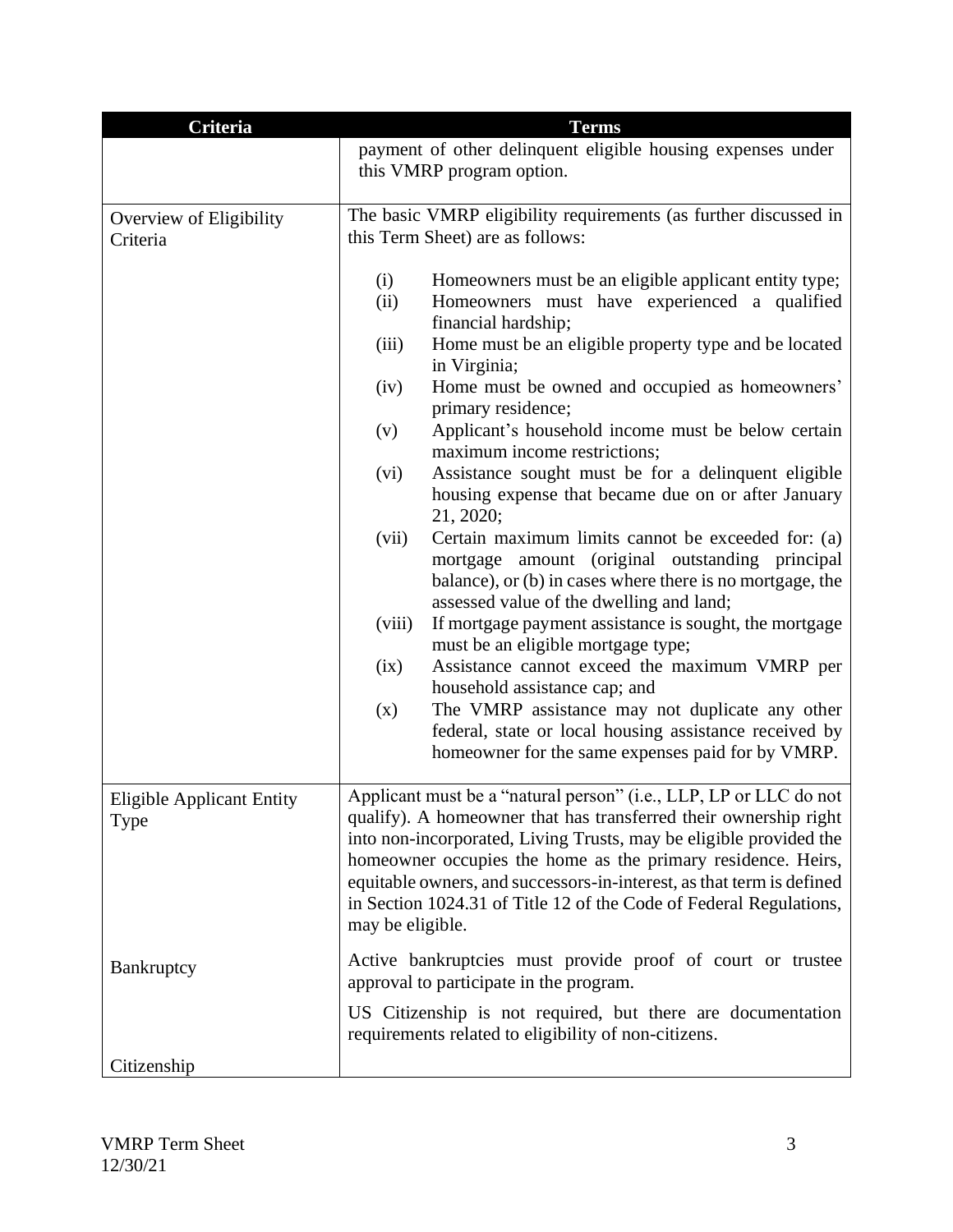| Criteria                                     | <b>Terms</b>                                                                                                                                                                                                                                                                                                                                                                                                                                                   |
|----------------------------------------------|----------------------------------------------------------------------------------------------------------------------------------------------------------------------------------------------------------------------------------------------------------------------------------------------------------------------------------------------------------------------------------------------------------------------------------------------------------------|
| <b>Qualified Financial Hardship</b>          | A qualified financial hardship means a material reduction in<br>income or material increase in living expenses associated with the<br>coronavirus pandemic that has created or increased a risk of<br>mortgage delinquency, mortgage default or foreclosure occurring<br>on or after January 21, 2020.                                                                                                                                                         |
| <b>Eligible Property Type</b>                | Eligible property types are the following dwellings: single-family<br>attached or detached homes, condominium,<br>single<br>unit<br>cooperative, mobile or manufactured homes (both affixed and<br>unaffixed to land) which are habitable structures (not condemned<br>or having suffered material damage).                                                                                                                                                    |
|                                              | Note that 2-4 unit properties and mixed-use properties are not<br>eligible for VMRP.                                                                                                                                                                                                                                                                                                                                                                           |
|                                              | Property must be located in Virginia.                                                                                                                                                                                                                                                                                                                                                                                                                          |
| <b>Primary Residence</b>                     | The home must be the homeowner's primary residence. Second<br>homes and vacation homes are not eligible.                                                                                                                                                                                                                                                                                                                                                       |
| <b>Maximum Income</b><br><b>Restrictions</b> | Consistent with Treasury guidance, the VMRP is prioritizing the<br>following for eligibility: (1) homeowners with household incomes<br>at or below 100% of the applicable area median income (AMI), or<br>national median income, whichever is greater, and (2) socially<br>disadvantaged individuals, as defined by Treasury, with household<br>incomes equal to or less than 150% of the AMI or 100% of the<br>national median income, whichever is greater. |
|                                              | Income limits specific to the HAF program have been published<br>by HUD and can be found at:<br>https://www.huduser.gov/portal/datasets/haf-il.html.                                                                                                                                                                                                                                                                                                           |
|                                              | Treasury's definition of socially disadvantaged individual can be<br>found here:<br>https://home.treasury.gov/system/files/136/HAF-Guidance.pdf                                                                                                                                                                                                                                                                                                                |
| <b>Eligible Housing Expenses</b>             | Eligible housing expenses must have become due on or after<br>January 21, 2020, and be one of the following:                                                                                                                                                                                                                                                                                                                                                   |
|                                              | Existing first mortgage lien loan payment PITI, escrow<br>shortages, servicer corporate advances.                                                                                                                                                                                                                                                                                                                                                              |
|                                              | Subordinate mortgage lien payment (principal and interest)<br>and/or installment payment of government bond second<br>lien for down payment assistance (such as Virginia<br>Housing second deeds of trust for down payment).                                                                                                                                                                                                                                   |
|                                              | Reasonable legal fees of the servicer or other payee<br>associated with delinquency of eligible expenses.                                                                                                                                                                                                                                                                                                                                                      |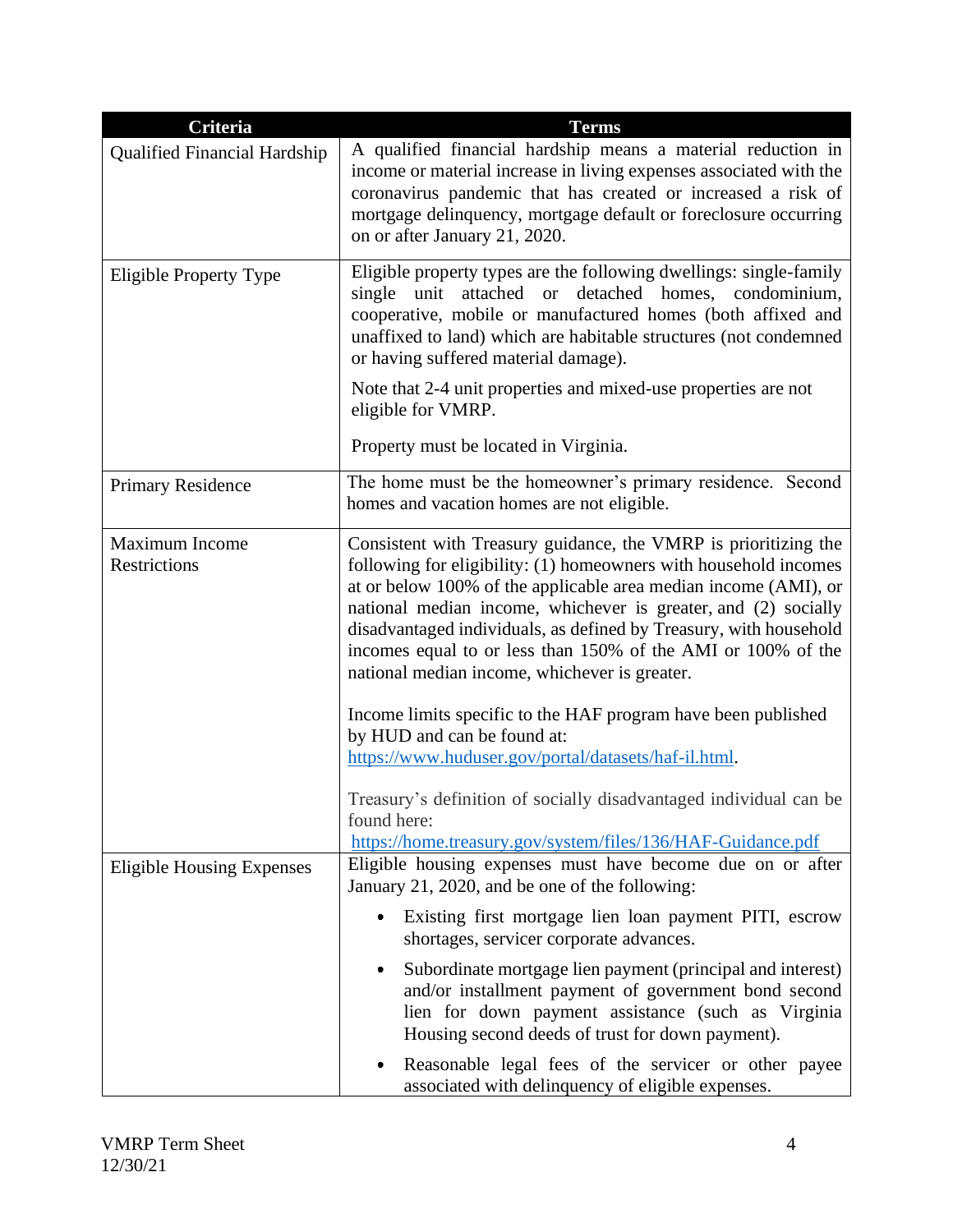| Criteria                      | <b>Terms</b>                                                                                                                                                                                                                                                                                                                            |
|-------------------------------|-----------------------------------------------------------------------------------------------------------------------------------------------------------------------------------------------------------------------------------------------------------------------------------------------------------------------------------------|
|                               | Attached or unattached manufactured/mobile home loan<br>monthly payment (principal and interest).                                                                                                                                                                                                                                       |
|                               | Personal property tax on unattached manufactured/mobile<br>homes.                                                                                                                                                                                                                                                                       |
|                               | If home loan monthly payment and/or personal property tax<br>are being paid on an unattached manufactured/mobile<br>home, lot rent may also be paid. However, applications for<br>lot rent only are not eligible under HAF but may be under<br>the Virginia Rent Relief Program (RRP).                                                  |
|                               | Homeowner's association fees, condominium association<br>fees and special assessments, cooperative maintenance<br>fees, or common charges, including<br>for<br>a<br>lien<br>extinguishment.                                                                                                                                             |
|                               | Homeowner's hazard and other property insurance, flood,<br>and/or mortgage insurance.                                                                                                                                                                                                                                                   |
|                               | Delinquent real estate property taxes.                                                                                                                                                                                                                                                                                                  |
|                               | However, amounts owed due to applicant previously receiving a<br>Partial Claim, Deferment, or some other form of Loss Mitigation<br>assistance, are not typically eligible expenses unless applicant's<br>delinquency is due to a qualified hardship as a result of COVID-19<br>occurring subsequent to the loss mitigation assistance. |
| Maximum Eligible Mortgage     | The following, as applicable, must be met:                                                                                                                                                                                                                                                                                              |
| Amount                        | (a) if mortgage payment assistance is sought, the original<br>outstanding principal balance of the mortgage must have been less<br>than applicable conforming loan limits at the time of loan<br>origination; or                                                                                                                        |
| <b>Maximum Property Value</b> | (b) if no mortgage, the current assessed value of the land and<br>dwelling (as determined by the locality's assessor's office) must<br>be less than the current conforming loan limit.                                                                                                                                                  |
| Eligible Mortgage Type        | Eligible mortgage type means any credit transaction that is secured<br>by a mortgage, deed of trust, or other consensual security interest<br>on a principal residence of a borrower for an eligible property type.                                                                                                                     |
|                               | This includes federally backed, conventional, private, and reverse<br>mortgages. It also includes a loan secured by a manufactured or<br>mobile home (both affixed or unaffixed to land), or a contract for<br>deed (also known as a land contract).                                                                                    |
|                               | As stated above, the original outstanding principal balance of the<br>homeowner's first mortgage must have been, at the time of                                                                                                                                                                                                         |